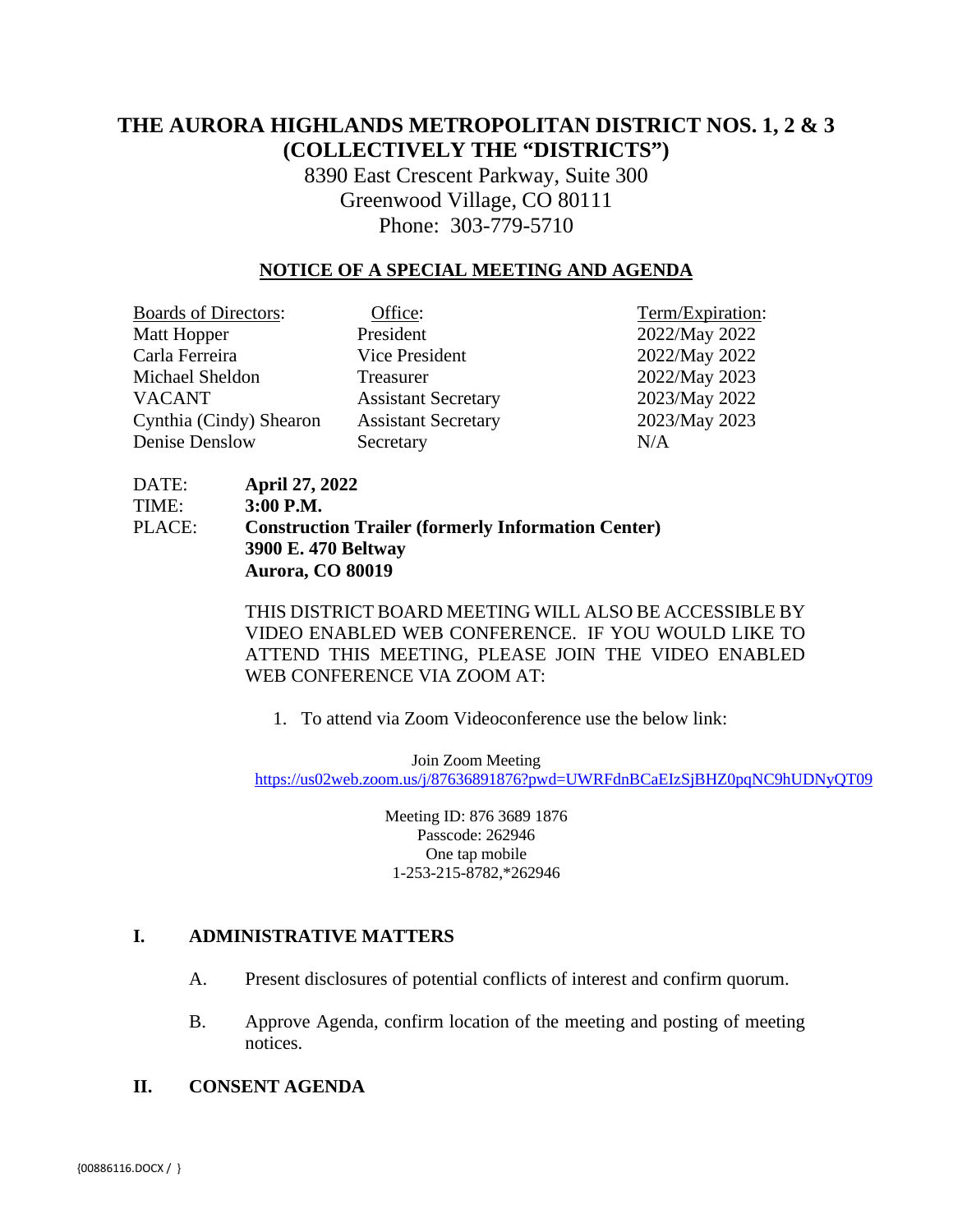Consent Agenda – These items are considered to be routine and will be ratified by one motion. There will be no separate discussion of these items unless a board member so requests; in which event, the item will be removed from the Consent Agenda and considered in the Regular Agenda.

• Review and consider approval of the November 4, 2021 special meeting minutes.

# **III. LEGAL MATTERS**

- A. Update regarding status of Consolidated Second Amended and Restated Service Plan.
- B. Discuss and consider approval of Amended and Restated Intergovernmental Agreement by and between the City of Aurora, Colorado and the Districts (enclosure).
- C. Discuss and consider approval of The Aurora Highlands Community Authority Board ("CAB") Second Amended and Restated Establishment Agreement between and among Aerotropolis Area Coordinating Metropolitan District, the Districts, The Aurora Highlands Metropolitan District No. 6 (formerly known as First Creek Ranch Metropolitan District), ATEC Metropolitan District No. 1, ATEC Metropolitan District No. 2 and the CAB (to be distributed).
	- 1. Discuss and consider adoption of Resolutions of the Boards of Directors of the Districts Approving the Addition of The Aurora Highlands Metropolitan District No. 6 (formerly known as First Creek Ranch Metropolitan District) into the CAB and authorizing execution of the Second Amended and Restated Establishment Agreement between and among Aerotropolis Area Coordinating Metropolitan District, the Districts, The Aurora Highlands Metropolitan District No. 6 (formerly known as First Creek Ranch Metropolitan District), ATEC Metropolitan District No. 1, ATEC Metropolitan District No. 2 and the CAB (to be distributed).
- D. Discuss and direct staff to prepare, record and file an Amended and Restated Disclosure to Purchasers for Aerotropolis Area Coordinating Metropolitan District, the Districts, The Aurora Highlands Metropolitan District No. 6 (formerly known as First Creek Ranch Metropolitan District), ATEC Metropolitan District No. 1, ATEC Metropolitan District No. 2 and the CAB, in compliance with requirements of the districts' service plans.
- E. Conduct Public Hearing to consider the inclusion of approximately 58.990 acres of property owned by Aurora Highlands, LLC into The Aurora Highlands Metropolitan District No. 1 boundaries. Consider The Aurora Highlands Metropolitan District No. 1; adoption of Resolution for Inclusion of Real Property (order enclosure; resolution to be distributed).
- F. Update on the Districts' Regular Elections.